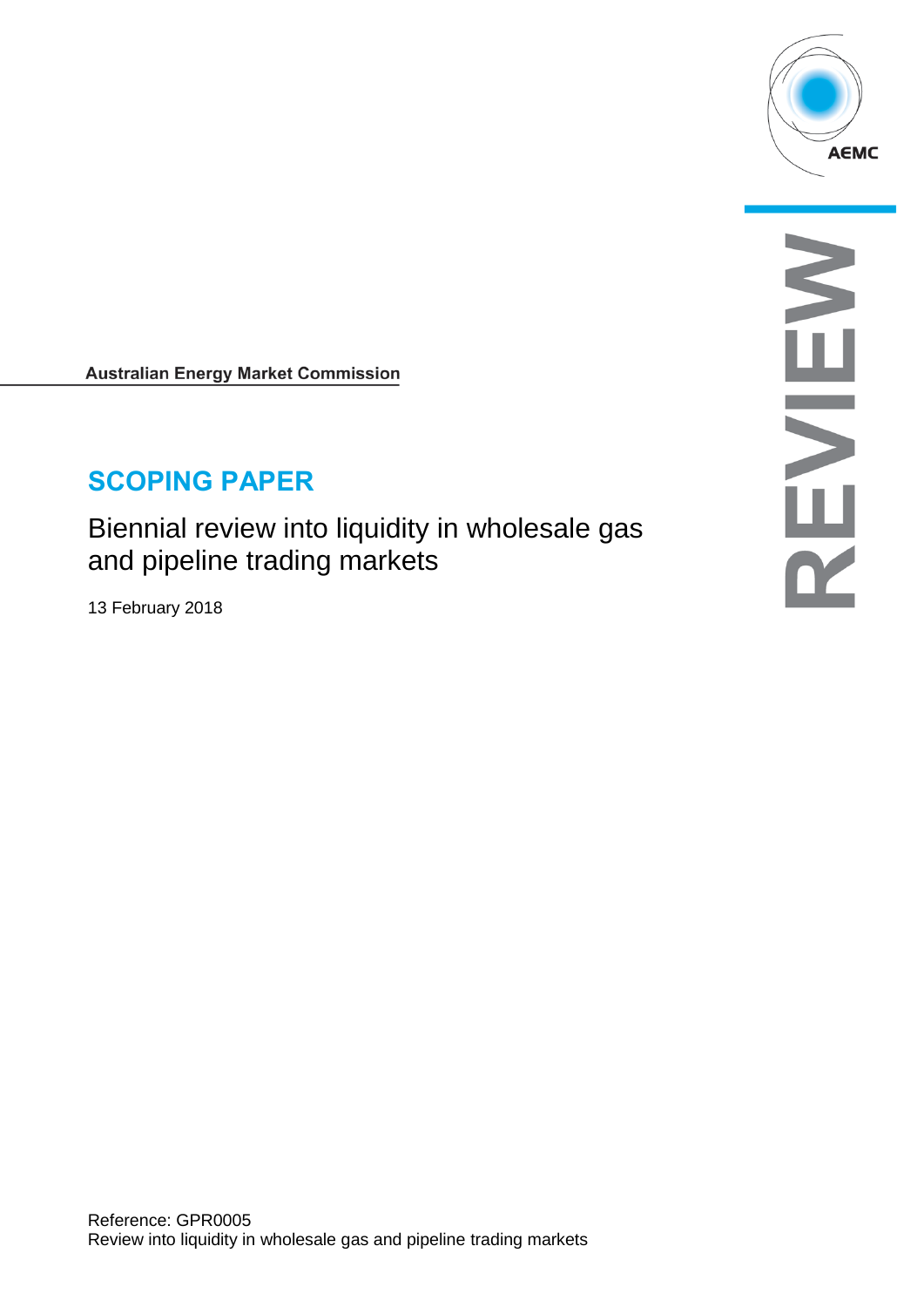#### **Inquiries**

Australian Energy Market Commission PO Box A2449 Sydney South NSW 1235

**E**: aemc@aemc.gov.au **T**: (02) 8296 7800 **F**: (02) 8296 7899

Reference: GPR0005

#### **Citation**

AEMC 2017, Biennial review into liquidity in wholesale gas and pipeline trading markets, Scoping Paper, 13 February 2018, Sydney

#### **About the AEMC**

The AEMC reports to the Council of Australian Governments (COAG) through the COAG Energy Council. We have two functions. We make and amend the national electricity, gas and energy retail rules and conduct independent reviews for the COAG Energy Council.

This work is copyright. The Copyright Act 1968 permits fair dealing for study, research, news reporting, criticism and review. Selected passages, tables or diagrams may be reproduced for such purposes provided acknowledgement of the source is included.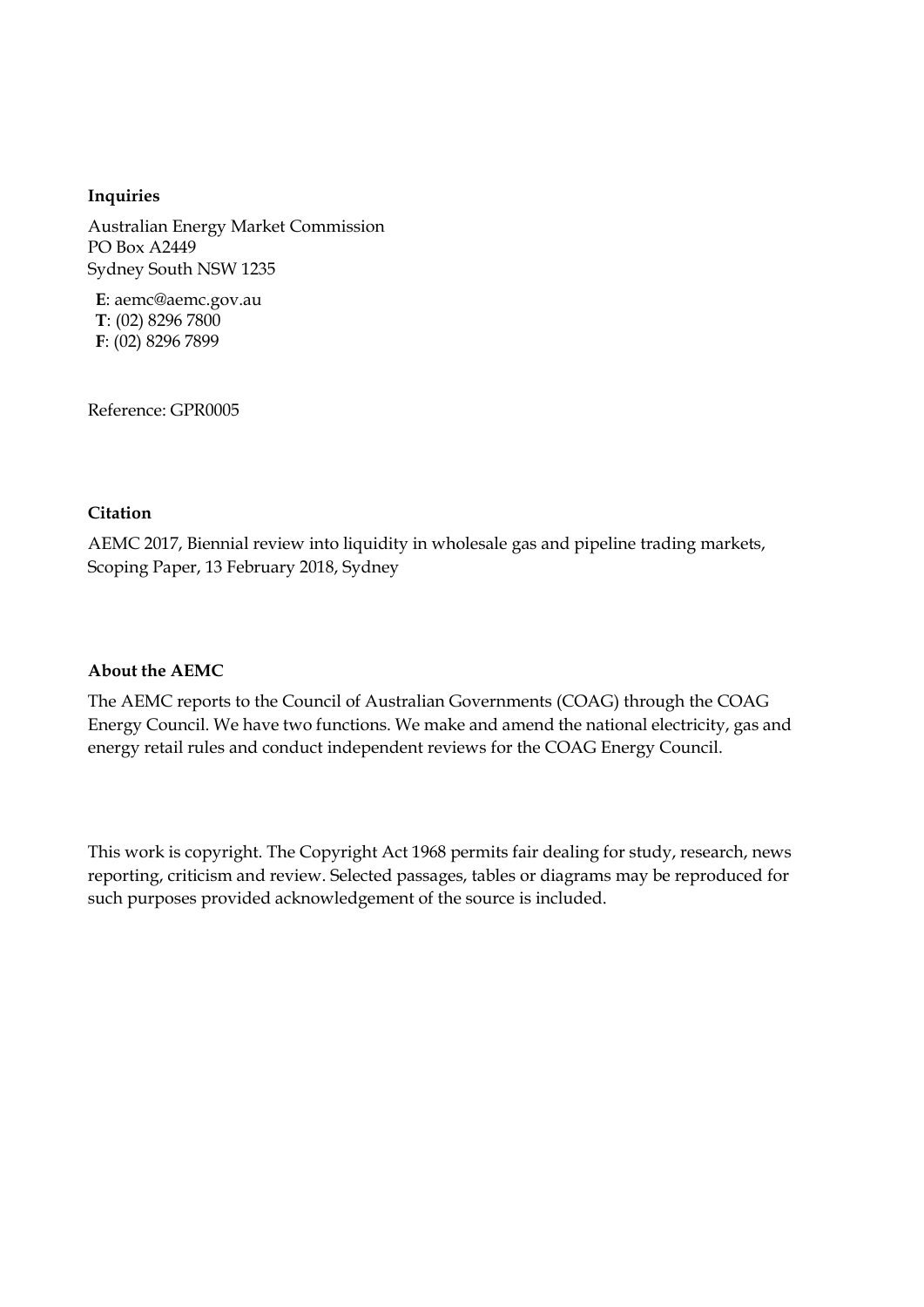## **Contents**

| 1.1            |  |  |  |
|----------------|--|--|--|
| 1.2            |  |  |  |
| 1.3            |  |  |  |
| $1.4^{\circ}$  |  |  |  |
| $\overline{2}$ |  |  |  |
| 2.1            |  |  |  |
| 22             |  |  |  |
|                |  |  |  |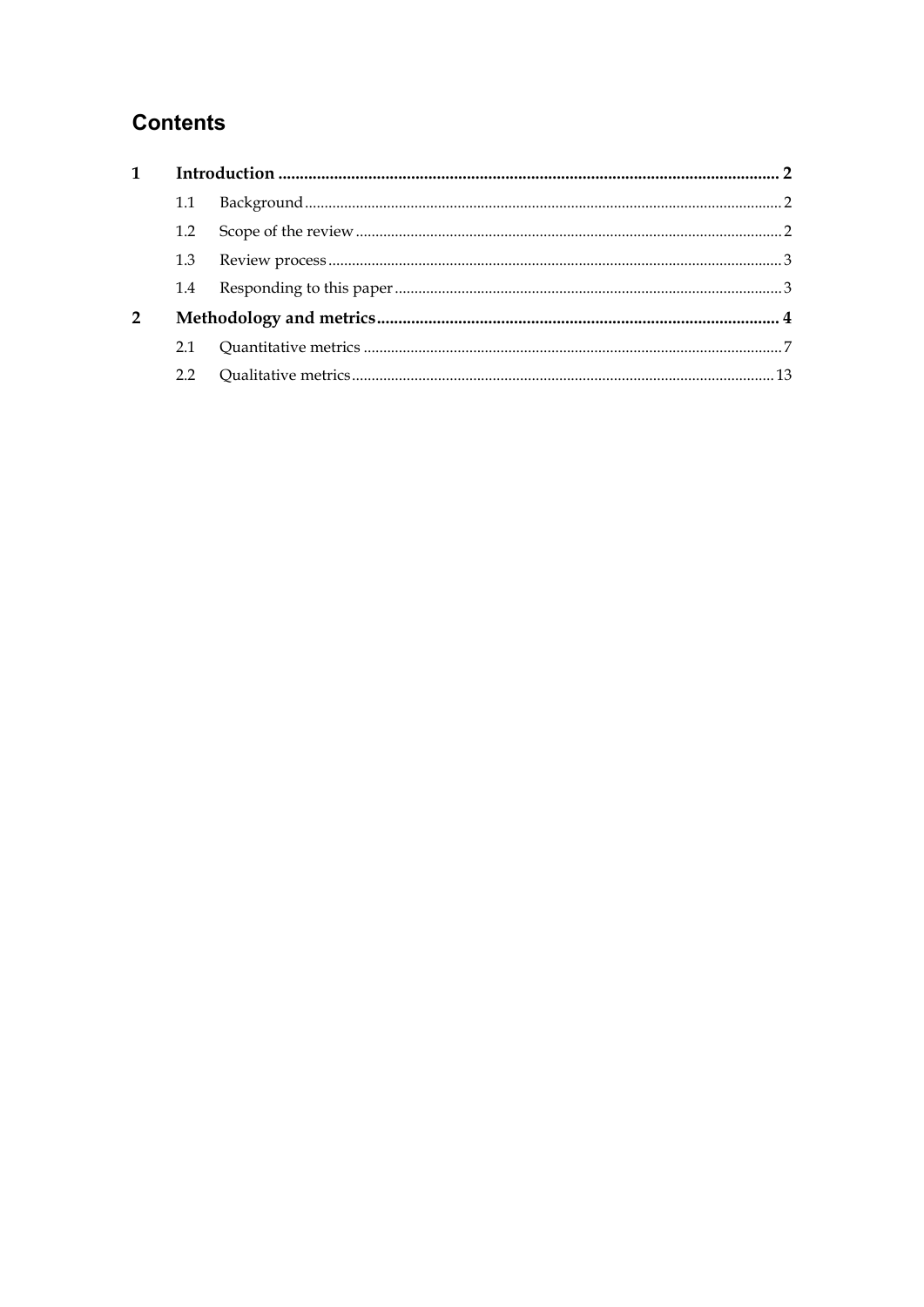## <span id="page-3-0"></span>**1 Introduction**

#### <span id="page-3-1"></span>**1.1 Background**

Recognising ongoing structural changes in the Australian gas market, the Council of Australian Governments Energy Council (the COAG Energy Council) established a set of principles in 2014, referred to as the COAG Energy Council's Vision (the Vision) for Australia's future gas market.

The COAG Energy Council's vision is for:

*"…the establishment of a liquid wholesale gas market that provides market signals for investment and supply, where responses to those signals are facilitated by a supportive investment and regulatory environment, where trade is focused at a point that best serves the needs of participants, where an efficient reference price is established, and producers, consumers and trading markets are connected to infrastructure that enables participants the opportunity to readily trade between locations and arbitrage trading opportunities*."1

In order to achieve a road map for gas market development to allow the Vision to be met, the COAG Energy Council directed the Australian Energy Market Commission (AEMC or Commission) to conduct a review of the gas markets and gas transportation arrangements on the east coast of Australia (the East Coast Review). In the East Coast Review the AEMC recommended, amongst other things, that the COAG Energy Council task it with reporting to Energy Ministers on a biennial basis on the growth in trading liquidity in the Australian wholesale gas and pipeline capacity trading markets<sup>2</sup>

On 20 December 2017, the COAG Energy Council provided the AEMC with terms of reference to conduct that biennial review (the review).<sup>3</sup>

#### <span id="page-3-2"></span>**1.2 Scope of the review**

<u>.</u>

The terms of reference provided by the COAG Energy Council requires the AEMC to:

- monitor changes in liquidity in the gas markets
- report on the effectiveness of reforms implemented
- identify the need for any further reforms, if appropriate.

The terms of reference also sets out the relevant markets for the review to consider. These markets cover the wholesale gas and pipeline capacity trading markets on the east coast of Australia.4

<sup>1</sup> COAG Energy Council, Australian Gas Market Vision, December 2014.

<sup>2</sup> See recommendation 12, in AEMC, *East Coast Wholesale Gas Markets and Pipeline Frameworks Review*, Stage 2 Final Report, 23 May 2016, p. 15

<sup>3</sup> The terms of reference are available at the AEMC's website on: http://www.aemc.gov.au/Markets-Reviews-Advice/Biennial-review-into-liquidity-in-wholesalegas-an

<sup>&</sup>lt;sup>4</sup> The terms of reference states that in subsequent reviews, the AEMC will be expected to monitor developments in the Northern Territory and Western Australia, where and when it is relevant to do so.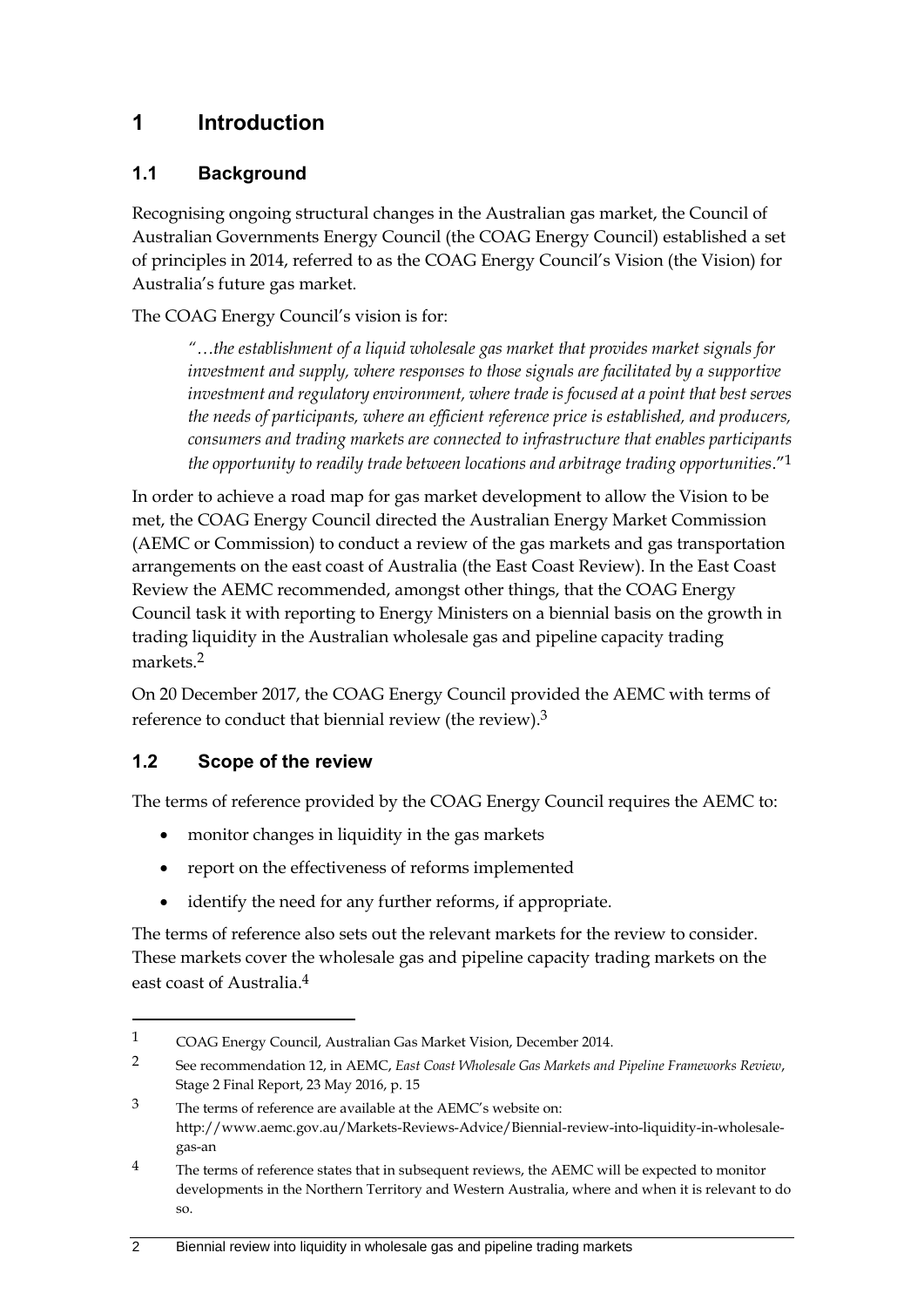The COAG Energy Council recognised that a number of the reforms set out in the East Coast review will not be in place when the first biennial review is completed. Therefore, the initial review is expected to be relatively narrow in scope and to focus primarily on:

- the development of the methodology the AEMC intends to use to monitor the growth in liquidity over time and the information it requires to carry out this monitoring role
- establishing a baseline measure of liquidity that can be used in future reviews to assess the success of the reforms the Energy Council has agreed to implement
- the growth in liquidity that has occurred in the Wallumbilla gas supply hub (GSH) and Moomba GSH and the effect that the introduction of Optional Hub Services at Wallumbilla has had on liquidity in this market.

The terms of reference includes a more detailed description of the scope of the review.

#### <span id="page-4-0"></span>**1.3 Review process**

In accordance with the terms of reference, the AEMC will publish three reports as part of this review:

- A scoping paper outlining the approach proposed to be used by the Commission for this review, including the liquidity metrics and the methodology for determining those metrics.
- A draft report containing draft results and draft recommendations on any further reforms that may be required, if appropriate.
- A final report containing the final liquidity metrics and if appropriate, recommendations.

The AEMC is required to provide the final report to the COAG Energy Council six weeks prior to the Council's mid-year meeting in July 2018.

#### <span id="page-4-1"></span>**1.4 Responding to this paper**

The AEMC welcomes submissions on any issues related to this review including, but not limited to the methodology and metrics proposed to assess liquidity in the wholesale gas and pipeline capacity trading markets.

The closing date for submissions is **6 March 2017**.

Submissions should quote project number "GPR0005" and may be lodged:

- online at www.aemc.gov.au
- by mail to: Australian Energy Market Commission, PO Box A2449 , Sydney South, NSW, 1235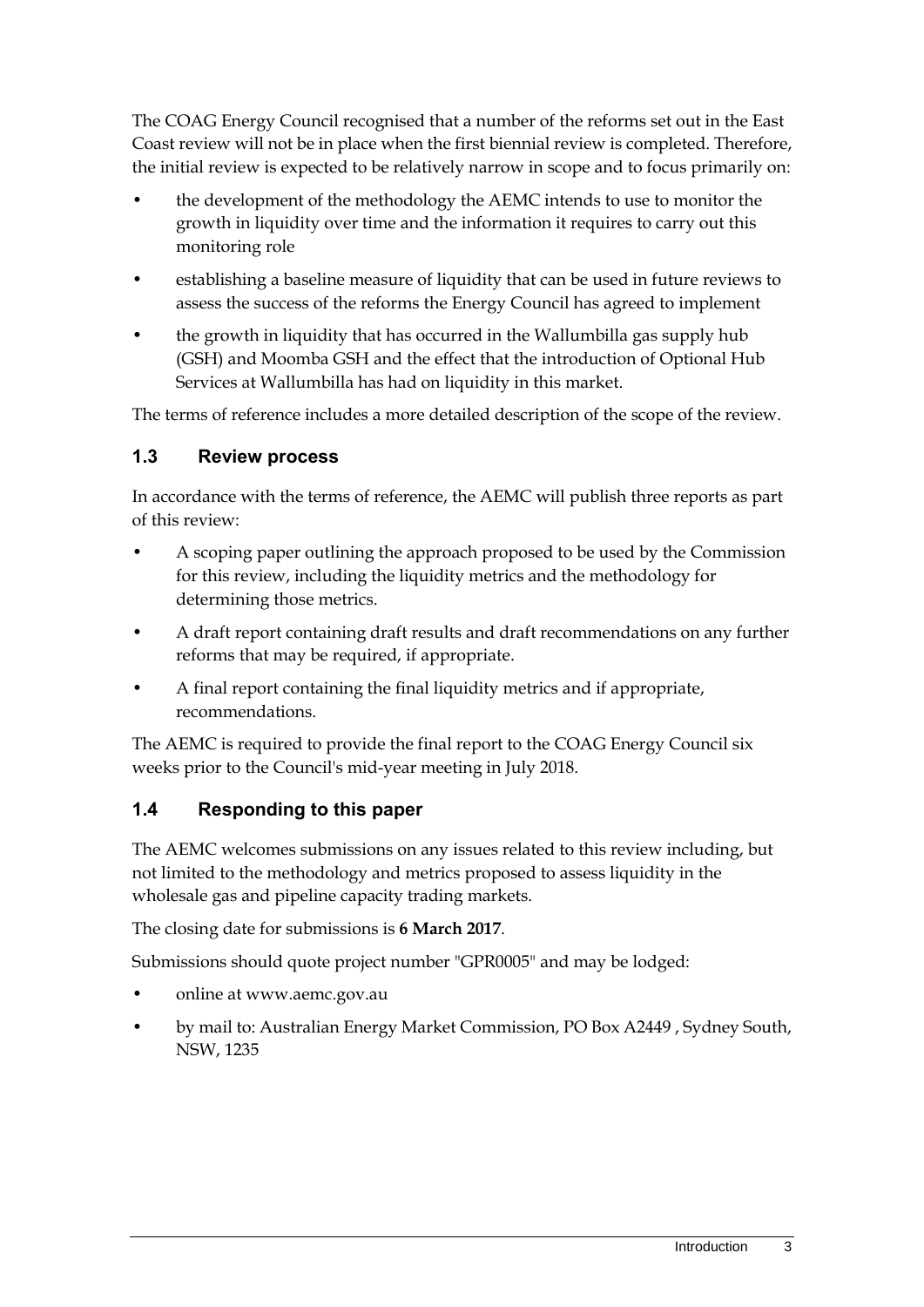## <span id="page-5-0"></span>**2 Methodology and metrics**

A liquid market is one in which market participants have access to a range of products and can reliably make transactions in a timely way, at a cost-reflective price.

We note that liquidity is a broader concept than gas volumes, as adding to the supply of gas may not necessarily result in more gas being traded between different parties.

In determining if liquidity exists in a market, four inter-related characteristics are often examined:5

- **Market depth**: where no single buy or sell order is likely to move the market price excessively
- **Market breadth**: where a large number of bids to purchase gas and offers to sell gas are present in the market
- **Immediacy**: the ability to trade large volumes in a short period of time
- **Resilience**: the ability of the market to recover towards its natural equilibrium after being exposed to a shock.

This review will measure liquidity based on these characteristics.<sup>6</sup>

For each of these characteristics, metrics are chosen that can accurately measure whether that characteristic of liquidity is present on the east coast of Australia, in the wholesale gas and pipeline capacity trading markets (gas markets).

Table 2.1 provides an overview of the metrics the AEMC proposes to be included in the analysis of liquidity in the gas market. The table includes both quantitative and qualitative metrics and provides information on which of the above four inter-related characteristic each metric addresses, how the metric will be constructed, and the expected trend in these metrics over time. Where appropriate, indicative threshold values are also provided along with the underlying data.

The majority of these metrics relate only to the so called "facilitated markets" or exchanges: the Gas Supply Hubs (GSHs) of Moomba and Wallumbilla. However, in some limited cases, some metrics may be calculated for other markets such as the Short Term Trading Markets (STTMs), the Victorian Declared Wholesale Gas Market (DWGM) or traded pipeline capacities listed on the Gas Bulletin Board (GBB).

These metrics, and in some cases the underlying data, will be published on a regular basis on the AER's website.7 As the AER publishes wholesale gas market statistics on its website, the liquidity metrics and the data series underlying the metrics will likely also be included with these statistics in the future. The underlying data can also provide context and further information regarding the metrics.

4 Biennial review into liquidity in wholesale gas and pipeline trading markets

<u>.</u>

<sup>5</sup> IEA, *Development of competitive gas trading in continental Europe – How to achieve workable competition in European gas markets?*, IEA Information Paper, May 2008, p. 46

 $6$  Resilience will not be measured separately. Metrics used to assess the first three characteristics (market depth and breadth and immediacy) can also be used to evaluate resilience. However, it is difficult to evaluate on an ex ante basis when the market has not been subject to a shock.

<sup>7</sup> As the information is at a market-level it is not expected that there would be any issues regarding confidentiality.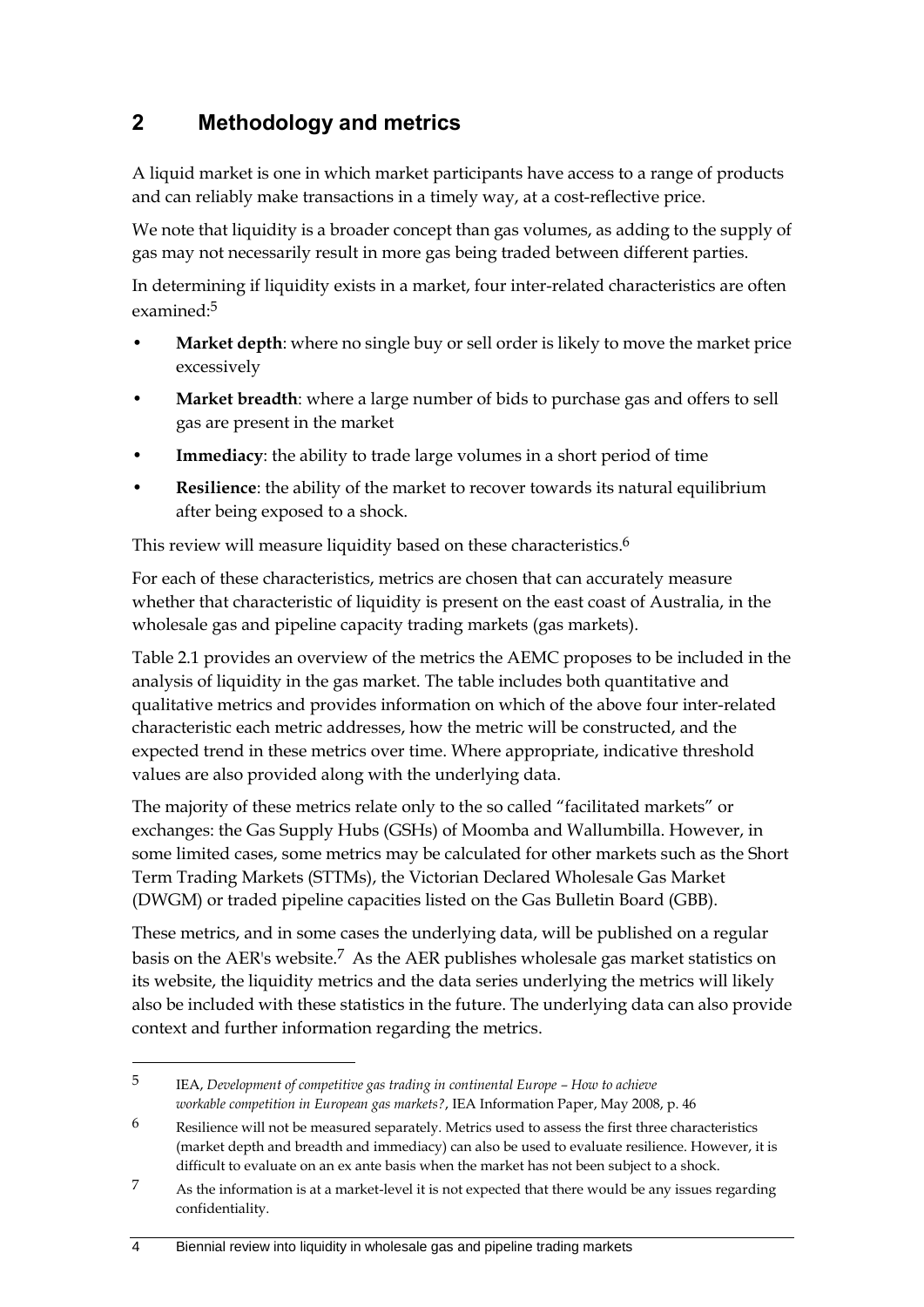The AEMC acknowledges that some initial work by the AER and AEMO may be necessary to identify the required data and to establish a process for collecting and sharing the data where it is not already available to the AER. However, we expect that once such a process is established, the benefits of regularly publishing the metrics and their underlying data would outweigh the costs.

The AEMC, the AER and AEMO will cooperate to determine the appropriate processes for gathering and publishing information related to the liquidity metrics set out in this review.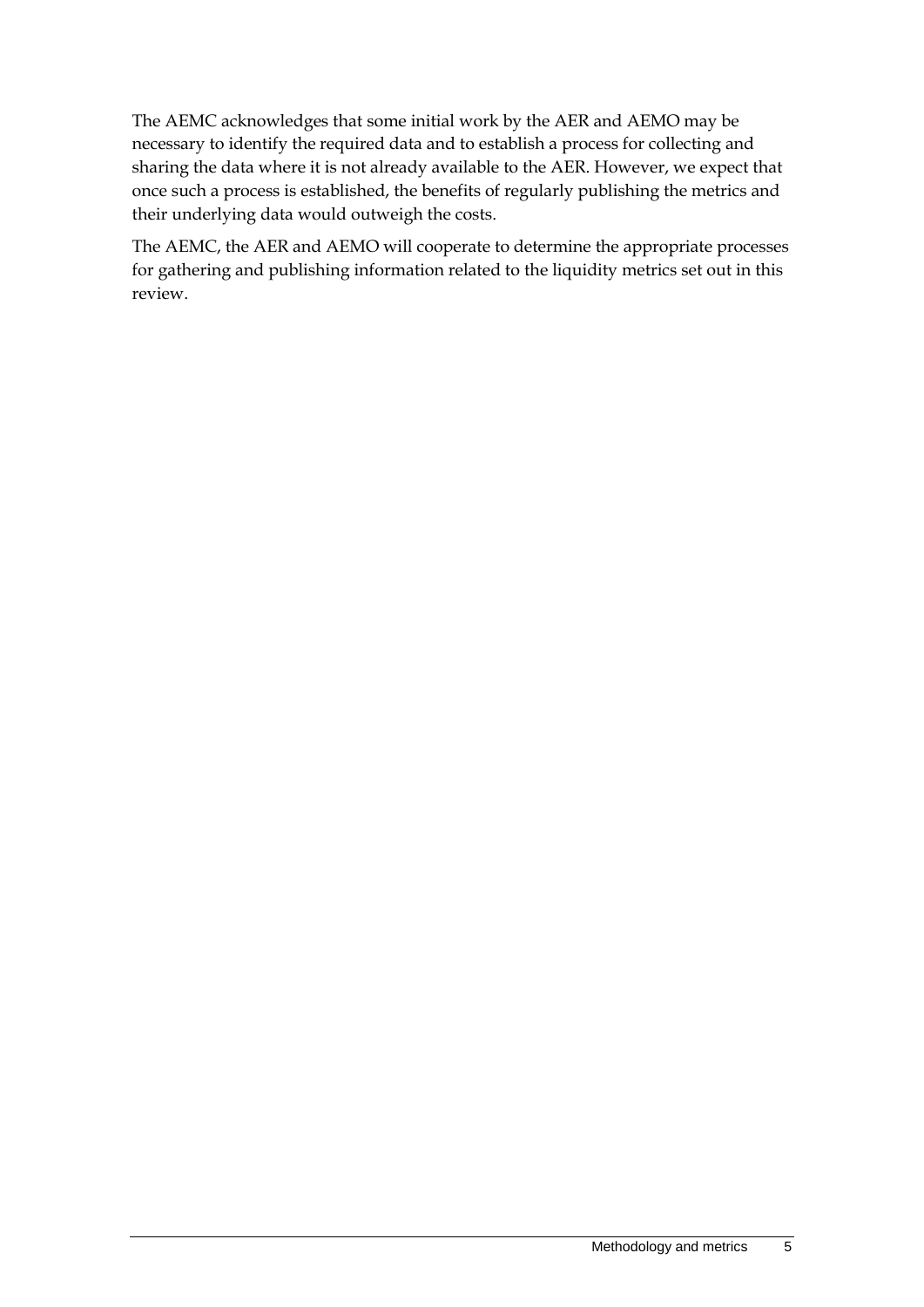| <b>Metric</b>                                                                            | <b>Characteristic</b>           | <b>Description</b>                                                                                                                                                                                                      | Trend and/or<br>threshold                                                                                               | <b>Underlying data</b>                                                                                      |
|------------------------------------------------------------------------------------------|---------------------------------|-------------------------------------------------------------------------------------------------------------------------------------------------------------------------------------------------------------------------|-------------------------------------------------------------------------------------------------------------------------|-------------------------------------------------------------------------------------------------------------|
| Traded volumes                                                                           | Market breadth                  | Volume of trades in each market<br>over the measurement period                                                                                                                                                          | Should be increasing                                                                                                    | • traded volumes                                                                                            |
| Churn rate                                                                               | Immediacy                       | Ratio of all traded volumes to<br>demand for the underlying physical<br>product                                                                                                                                         | Around 10 in a liquid<br>market but likely to be<br>much lower as the market<br>develops. Trend should<br>be increasing | • traded volumes<br>• throughput of the<br>underlying<br>physical product                                   |
| Bid-offer spreads                                                                        | Immediacy                       | The difference between prices on<br>the bid and offer side of the market                                                                                                                                                | Should be narrowing                                                                                                     | • bid prices<br>• offer prices                                                                              |
| Number of active<br>participants                                                         | Market depth,<br>market breadth | The number of participants that have<br>actively traded in the markets and<br>the breakdown of the types of<br>participants (e.g. producers,<br>retailers, industrial customers,<br>physical or financial participants) | Increasing to a state<br>where all market<br>participants are actively<br>trading on the facilitated<br>markets         | • number of actively<br>trading participants<br>• number of<br>participants in each<br>registered category  |
| Concentration of<br>trades amongst<br>active participants                                | Market depth                    | The proportion of trades accounted<br>for by individual participants                                                                                                                                                    | Should be decreasing                                                                                                    | • traded volumes by<br>participant <sup>8</sup><br>· all traded volumes                                     |
| Number of trades<br>per product                                                          | Market breadth                  | The number of traded transactions<br>per product                                                                                                                                                                        | Should be increasing                                                                                                    | • number of trades by<br>product category                                                                   |
| Trades conducted<br>through the<br>facilitated markets<br>vs bilateral and<br>OTC trades | Immediacy                       | The proportion of trades conducted<br>through the facilitated markets<br>versus trades conducted bilaterally<br>or OTC (to the extent this information<br>is publicly available)                                        | An increasing share of<br>trades through the<br>facilitated markets                                                     | • traded volumes in the<br>facilitated markets<br>• traded volumes<br>outside the facilitated<br>markets    |
| Range of products<br>traded                                                              | Market breadth                  | The types of products available to<br>trade, including bilateral products,<br>over the counter products and<br>exchange traded products                                                                                 | Should be increasing                                                                                                    | • types of bilateral or<br>OTC products<br>available<br>• types of exchange<br>traded products<br>available |
| Confidence of<br>market<br>participants                                                  | All characteristics             | Survey-based measure of market<br>participants' confidence in the<br>trading market and any perceived<br>impediments or barriers to using the<br>markets vis-à-vis entering into<br>bilateral trades                    | Participants should have<br>increasing confidence<br>and be more willing to<br>engage in hub-based<br>trading           | Survey (qualitative)                                                                                        |
| Market<br>participants<br>perception of<br>future market<br>developments                 | All characteristics             | Survey-based measure of market<br>participants' perceptions of the<br>future state of the market and the<br>potential for further growth in<br>liquidity.                                                               | Participants should<br>expect more hub-based<br>trading to occur                                                        | Survey (qualitative)                                                                                        |

#### **Table 2.1 Metrics to monitor liquidity in the gas markets**

<u>.</u>

<sup>8</sup> The Commission understands that this set of underlying data may include confidential information. Therefore, the appropriate level of aggregation will be considered, so that individual participants are not identifiable from this metric.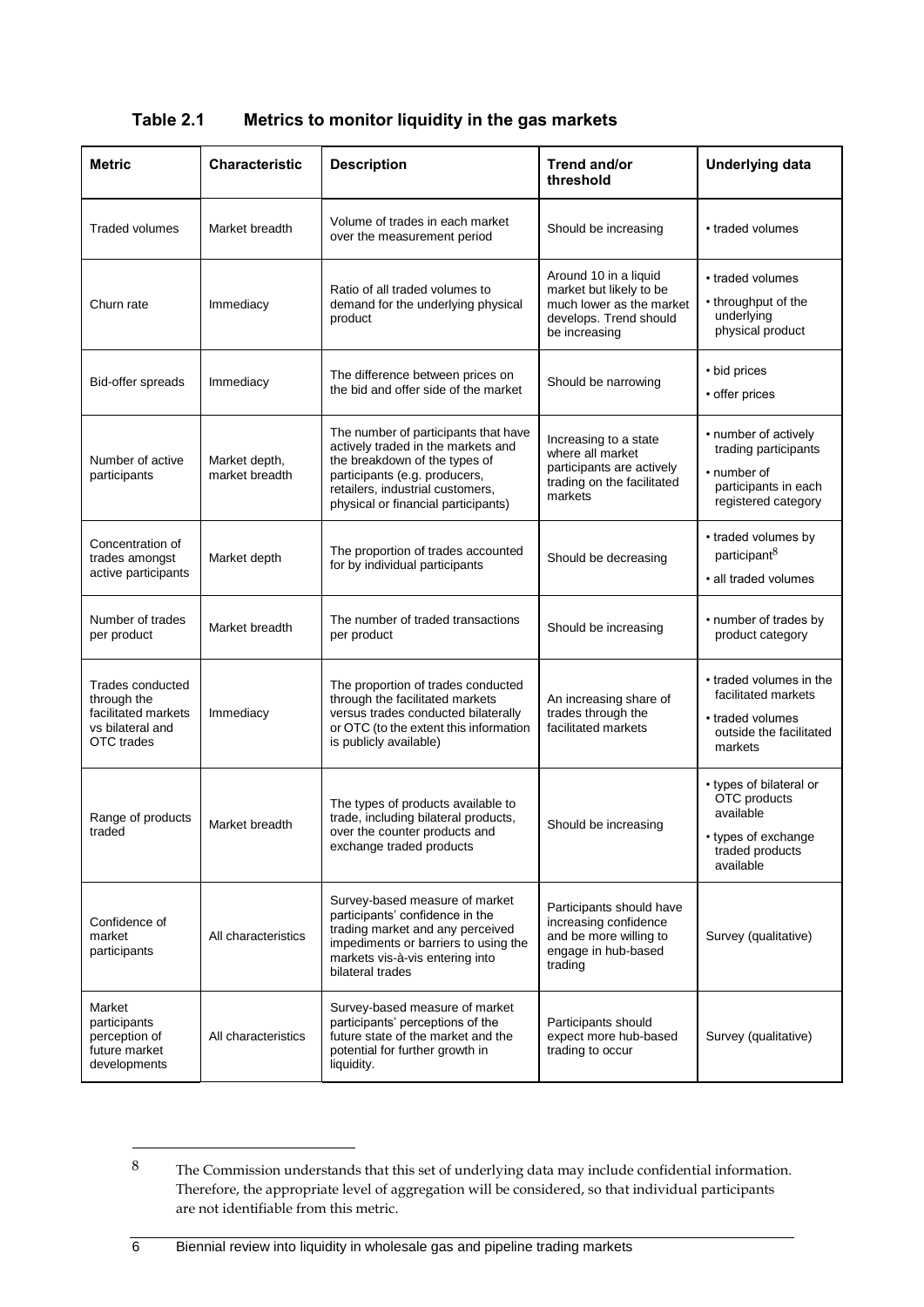#### <span id="page-8-0"></span>**2.1 Quantitative metrics**

Table 2.1 shows ten potential metrics which may be used to assess liquidity in the gas markets. Of the ten metrics listed above, the first eight are quantitative indicators. That is they can be objectively measured and quantified. Each of the eight metrics is discussed in more detail below.

Quantitative metrics will aim to cover a two year period (i.e. the calendar years of 2016 and 2017), to preserve consistency with reviews in the future. For example the next review, due in 2020, will include liquidity metrics that relate to the calendar years of 2018 and 2019.

As there is very limited information available about pipeline capacity trading, only one of the eight liquidity metrics will include reference to that market. However, more information may become available in the future after a set of reforms envisaged in the Capacity Trading Reform Package is implemented.

Based on the AEMC's recommendation in the East Coast Review, the COAG Energy Council tasked the Gas Market Reform Group (GMRG) with developing a reporting obligation related to secondary capacity trading.9 The GMRG's final recommendation on reporting contains the proposed reporting framework for secondary capacity trading. This will include information about:

- the date of the trade and its delivery period
- the type of the trade and service
- the geographical location and direction of the trade
- the amount of capacity being sold
- $\bullet$  the price paid for the capacity.<sup>10</sup>

#### **2.1.1 Traded volumes and churn rate**

1

Natural gas can be traded multiple times before it reaches its destination where it is consumed. Churn rate is defined as the ratio of all traded volumes to the throughput of the underlying physical product, whether that is gas or pipeline capacity. The churn rate is commonly used in commodity and financial markets to assess maturity and liquidity of a given market.

A high churn rate is indicative of a market that has many participants (and many participant types), trading many different products in large volumes. Therefore this metric relates to the immediacy characteristic of liquidity.

In commodity markets, a churn rate of 10 or more is deemed to signify that the market has reached maturity and is liquid.<sup>11</sup> However, many markets cannot realistically be

<sup>9</sup> See recommendation 8, in AEMC, *Stage 2 Final Report: East Coast Review*, 23 May 2016, p. 14, and pp. 108-109.

<sup>10</sup> GMRG, *Capacity Trading Reform Package (Standardisation, capacity trading platform and reporting framework for secondary trades)*, Final Recommendations, November 2017, p. 132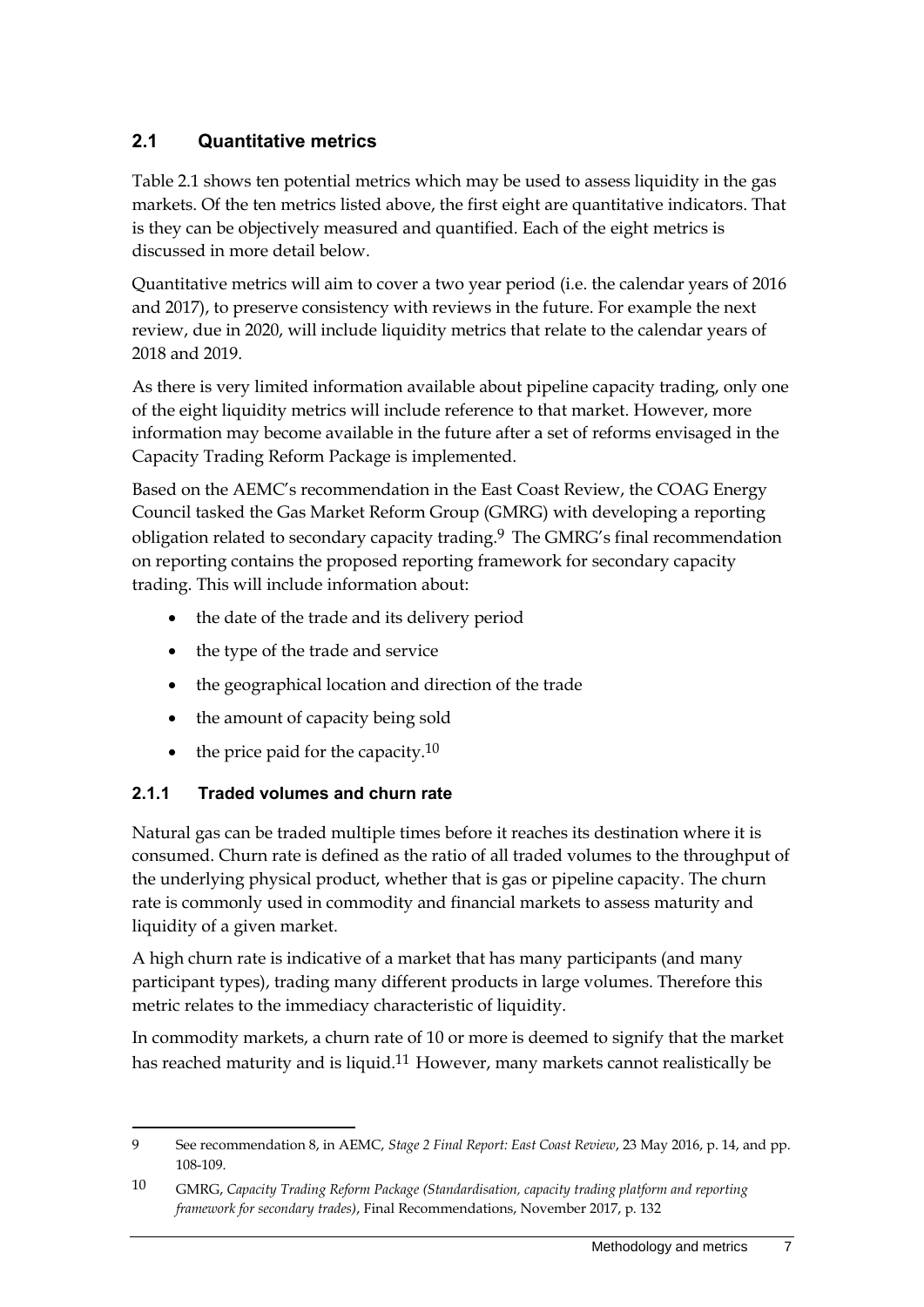expected to reach churn rates associated with mature liquid markets. This would be the expectation with respect to the east coast wholesale gas market in the near to medium term.

Traded volumes refer to quantities that are either traded on centrally operated markets such as the GSHs, the STTMs, and the DWGM, pipeline capacity listed on the GBB or wholesale trades in bilateral form. The delivery period of the contracts behind those volumes may include intraday, daily, weekly, monthly or longer tenors.

Traded volumes as a standalone metric will group trades by their trading date and not by their delivery period. For example the volume from a monthly trade concluded in December 2016 with a delivery for January 2017 will be counted towards the total traded volumes of calendar year 2016.

For the purposes of calculating the churn rate, for any given period, traded volumes will be calculated differently, grouped by their delivery period and not by their trading date. Using the previous example, a monthly product traded in December 2016 with a delivery for January 2017 will be counted towards the total traded volumes of calendar year 2017.

We propose to show liquidity at the Wallumbilla and Moomba GSHs by calculating a churn rate for each hub. Churn rates will not be calculated for the STTMs and the DWGM. This is because the STTMs are mandatory markets and the DWGM is a gross pool market, where traded volumes would equal the underlying demand. Churn rate is therefore not an appropriate metric to measure liquidity in these markets.

Some information is already publicly available in relation to the traded volumes metric. The AER already publishes the volumes of trading that takes place on facilitated markets, and AEMO publishes similar information in relation to the STTMs and the DWGM. Capacity trading information is also published for some pipelines operated by APA and Jemena. However, the volumes of bilateral trades remain confidential. Therefore market participants will be surveyed to discover the quantities of gas that is being sold and purchased bilaterally or over-the-counter (OTC).

To preserve the consistency of the reports in the future, we propose to differentiate between bilateral trade and traded volumes on the exchanges. Therefore, one churn rate will be calculated by using GSH-only volumes, and another one will include bilateral trades.

Churn rate is proposed to be calculated by dividing the traded volumes of all products that refer to the same delivery period by the total throughput of gas that occurred over the same time period. We propose to calculate only the gross market churn in our analysis.12 Net market churn is a metric that is best suited for areas where a significant portion of the traded gas is consumed locally. This does not appear to be case for the GSHs where gas is mainly transited through to other locations.

<u>.</u>

<sup>11</sup> ACER, *Implementation monitoring and managing the impact of the gas networks codes and guidelines on the internal market*, Final Report, October 2015, pp. 139-141.

<sup>12</sup> Net market churn refers to the physical consumption that occurred in a certain market area and it does not include exports to adjacent local markets. Gross market churn also includes exports.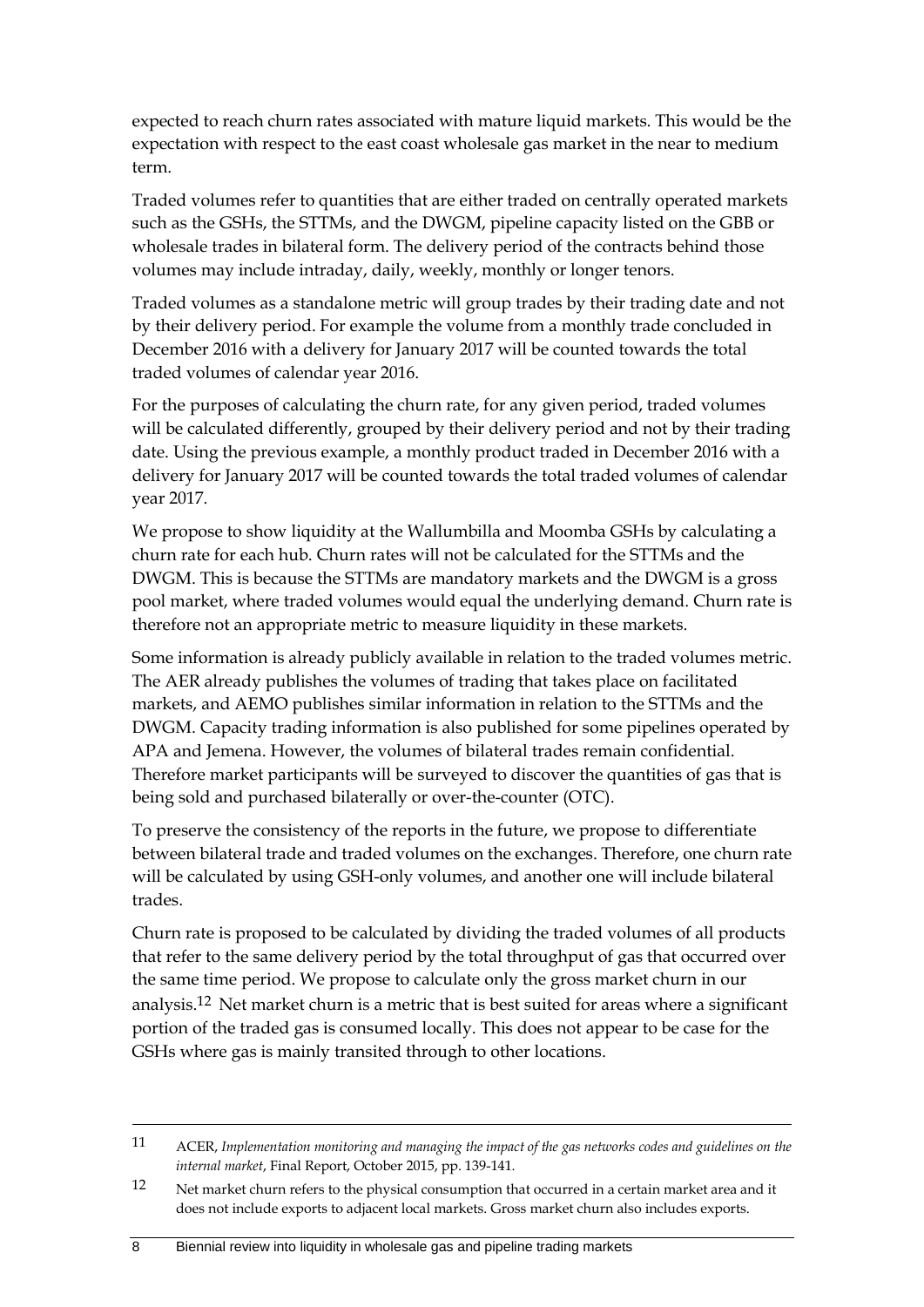Total throughput, for the purpose of calculating the gross market churn, will include the sum of all natural gas that could have been traded on the GSHs. This will be calculated as the sum of all the gas flows (in all directions) on the pipelines that physically deliver natural gas from those locations. Information about pipeline flows is available at the GBB.

### **2.1.2 Bid-offer spreads**

Bid-offer spreads are the difference between the price on the bid side (buy side) of the market and the price on the offer side (sell side) of the market. As such, bid-offer spreads include transaction costs, amongst other things. In a liquid market with many well-informed participants, supply and demand should be well aligned and transaction costs should be minimised. In practice, large bid-offer spreads prevent market participants from trading significant volumes within a reasonably short timeframe. As a result, a liquid market is characterised by bid-offer spreads that become narrower over time.

Bid-offer spreads only provide meaningful information if they relate to similar products. For example daily and monthly deliveries will have separately calculated liquidity metrics. Products traded at the Wallumbilla and Moomba GSH will also be separated.

Bid-offer spreads will not be calculated for the STTMs and the DWGM. This is because these markets have auctions with a single clearing price. In those cases the calculation of a spread between bids and offers submitted to the auction would not provide meaningful information.

This metric is not going to be published in relation to capacity trading, as there is no information that is publicly available about bid-offer spreads in those markets at this time.

The review is to contain yearly average bid-offer spread values for each relevant product or group of products traded on the GSHs. More specifically, yearly averages will be constructed from the arithmetic average of daily bid-offer spread values. These values will originate from those days, where relevant bids and offers for the same product were simultaneously present in the order book.

Further, the daily values will be equal to the arithmetic average of all relevant bid-offer spreads that were present in the order book during trading hours. An individual bid-offer spread is calculated as a percentage, by subtracting the highest bid price from the lowest offer price and dividing that difference by the highest bid price.

#### **2.1.3 Number of active participants**

Metrics relating to the number of participants that commonly trade are useful to measure the depth and breadth of a market. A large number of market participants engaged in trading mean that it is less likely the market can be manipulated (i.e. one participant is able to move the market price), and therefore the resulting market price will more accurately represent supply and demand conditions.

It should be noted that there are numerous types of participants in the wholesale gas markets. For example, a physical participant is one that sells and consumes natural gas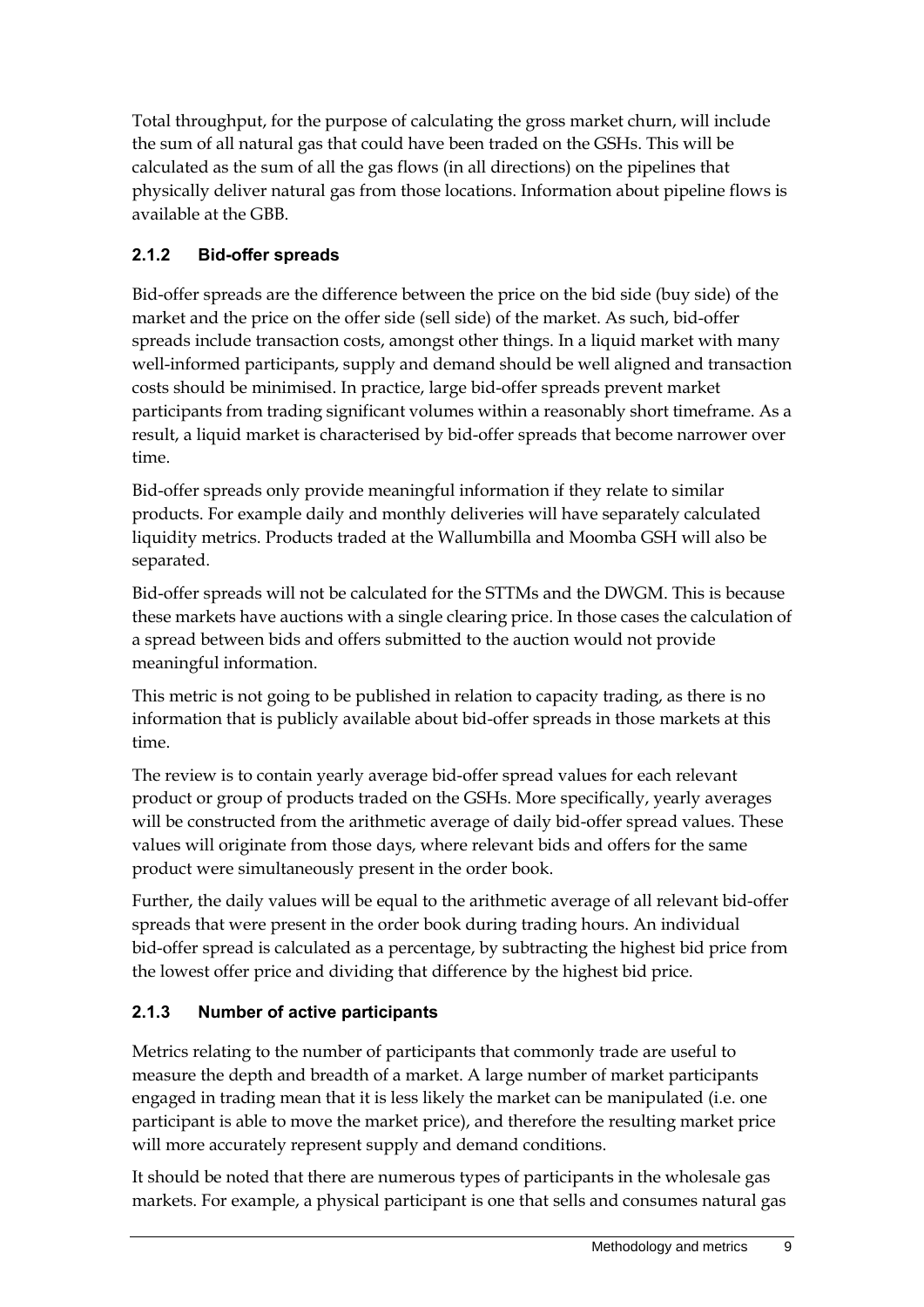and includes producers, shippers, retailers and large users.<sup>13</sup> Financial participants do not have a physical position in gas but may be active in the markets for financial products for hedging or speculative purposes - this means that they close out positions before being required to deliver or take receipt of the gas. A liquid market is generally characterised as one with active physical and financial players.

For the metric listed in Table 2.1 it is necessary to define an "active" participant in the market. It is proposed that an active participant be defined as one that has been engaged in trading on the market at least once in any given month.

This metric is designed to measure participation in the markets at the early stages of market development. As liquidity in the market increases over time consideration may be given to the development of more sophisticated measures of market depth.

This liquidity metric will be expressed through ratios of active market participants to registered participants. The metric will be published for the GSHs and the STTMs separately.

To the extent it is possible to determine from publicly available information, categories of registered participants on the GSHs and the STTMs will be published. These categories will include exporters, retailers, generators, industrial customers and traders, wherever possible.

This metric is not going to be published in relation to capacity trading, as there is no information that is publicly available about the type of participants in those markets at this time.

In addition, this metric will be published jointly for Wallumbilla and Moomba, as there is no separate membership on the GSHs for those locations.

The AER already publishes monthly trade activity statistics by participant for the facilitated markets, which may be used as one of the underlying datasets for this liquidity metric.

#### **2.1.4 Concentration of trades**

<u>.</u>

Closely related to the previous metric (number of active participants), the concentration of trades by individual market participants is also a measure related to market breadth. Concentration in this context refers to a measure that shows to what extent the market is dominated by just a few players.

A liquid market is characterised by lower concentration of trades. This is because if the majority of trades were to be conducted by just a few participants, it may both deter those participants from trading in facilitated markets<sup>14</sup> and may also make the markets susceptible to manipulation. Fewer participants also reduces the benefit to the market

<sup>13</sup> Physical participants may not necessarily be active in trading markets, for example they may buy or sell all of their gas through bilateral contracts outside of a trading market.

<sup>14</sup> Market participants may be reluctant to trade on facilitated, transparent markets, where their positions and trading strategies could be revealed. For example, if more than half of the volume is traded by just two participants and those volumes are publicly published, it can reveal sensitive information even if the published data is anonymised.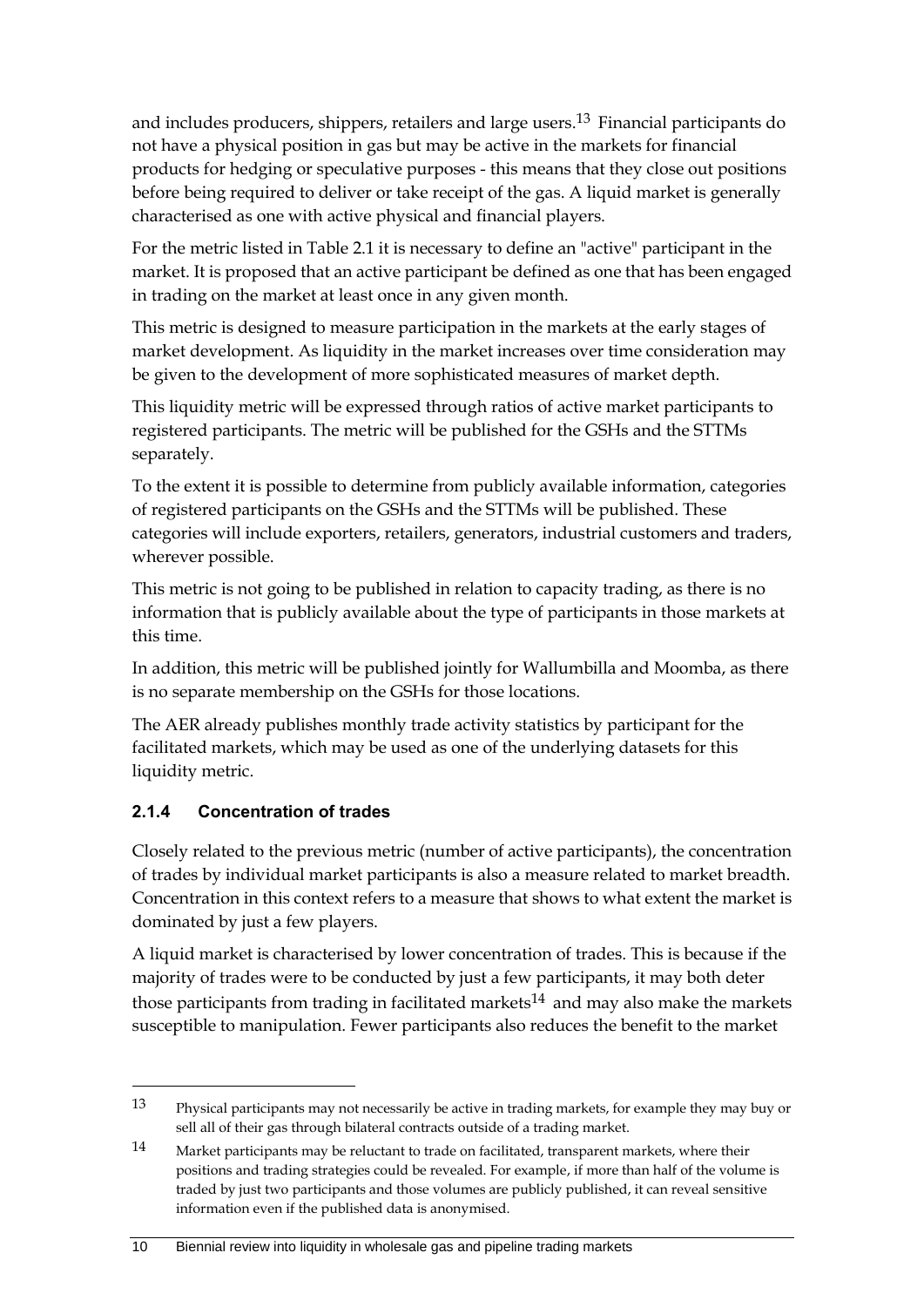from trading through markets such as the GSHs, as the transaction costs associated with bilateral trading are smaller in a market with fewer participants.

We propose no specific threshold for this liquidity measure, however, we expect concentration to decrease over time as gas markets become more mature.

We believe that the concentration of trades can be measured by a commonly accepted measure of market concentration that is based on market share: the Herfindahl-Hirschman index (HHI).15

Market share is only going to be calculated for the GSHs. The STTMs and the DWGM will also be included in this metric, wherever possible. It is not going to be published for the pipeline trading capacity markets, as there is no publicly available information about market shares in those markets at this time.

Market share can be calculated by dividing traded volumes by a participant with the total of traded volumes in the market. Both of these volumes would ideally include both bilateral and exchange based trading, subject to availability of the former. However, because the availability of information about bilateral trading volumes may vary over time, we recommend, for the sake of consistency, to separate market shares on the GSHs, the STTMs and the DWGM from market shares that is traded outside of the centrally operated markets.

The HHI is then calculated by squaring the market share of each firm competing in a market, and then summing the resulting numbers.

We propose to calculate separate HHI for the Moomba and Wallumbilla GSHs, because the concentration of trades and market share of market participants may vary by location. The HHI will also be separately calculated for the three demand centres (i.e. Adelaide, Brisbane and Sydney).

#### **2.1.5 Number of trades per product**

<u>.</u>

The number of trades completed for a given product provides a measure of liquidity (that relates to market breadth) on a per product basis at the hubs. A liquid market is characterised by ease of trade and therefore it is expected that the number of trades per product will increase as market liquidity develops. By examining the number of trades on a per product basis over time, the relative development of the market for different products can be distinguished.16

<sup>15</sup> The HHI measures the size of firms in relation to the industry. Higher HHI scores close to 10000 indicate a highly concentrated, non-competitive market environment, while those closer to zero indicate a much more competitive market. The ACCC's Merger Guideline document indicates that HHI levels above 2000 are indicative of a concentrated market.

<sup>16</sup> An alternative metric to the number of trades for each product is the volume of gas traded per product. However, traded volumes may vary widely across products as the size of trades, in energy terms, will vary significantly. It should be noted that traded volumes will be collected in order to calculate the churn rate. Depending on the granularity of the data collected it may be possible to examine the volume of gas traded per product to supplement the analysis of number of trades per product.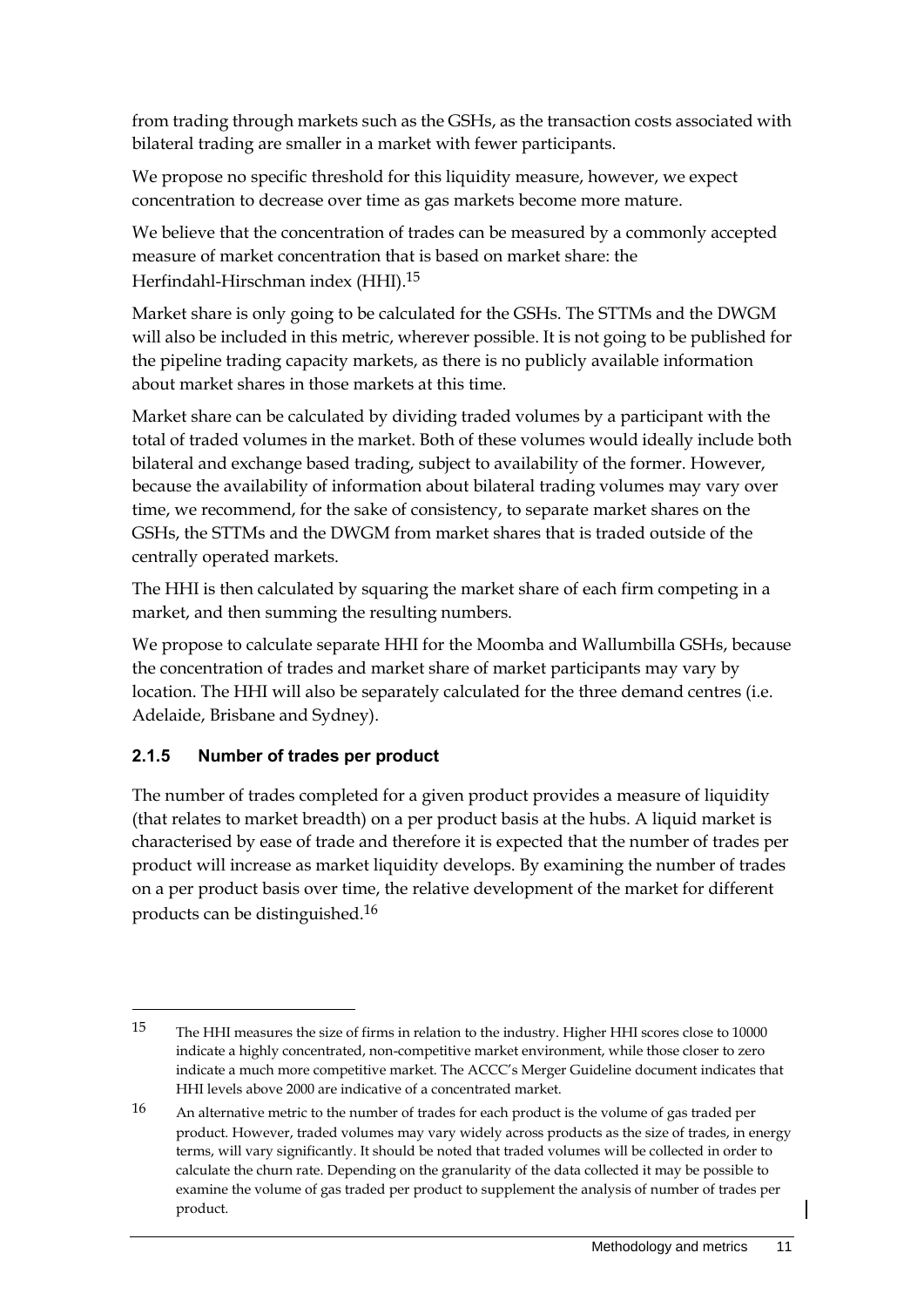There is no threshold proposed for the absolute number of trades per product, however, it is recognised that the higher the number of trades for a product, the more trustworthy its price signal.

As liquidity in the market develops, the number of trades per product is expected to increase.

This metric is proposed to encompass exchange based products only, traded on the GSHs, due to the non-standard feature of bilaterally traded products in the wholesale and capacity trading markets. The metric will not be calculated in relation to the DWGM and the STTMs as they are intraday and day ahead markets with mandatory participation and a very limited set of tradeable products.

In order to provide meaningful information, all products will have separate figures assigned to them.

For the defined yearly period, the number of trades per product will be calculated as an arithmetic average of the number of trades relating to products with the same tenor length. For example, in the case of monthly products, this number would be the average of the number of times each of the 12 months was traded.

As there are distinct products that are traded with Moomba and Wallumbilla delivery locations, separate metrics will be calculated for each.

The AER currently publishes the aggregate number of trades for all products traded on the facilitated markets on a monthly basis, while AEMO reports on individual products on a weekly basis.

#### **2.1.7 Share of on-market and off-market trades**

From the perspective of liquidity metrics, it is useful to differentiate between so called "on-market" and "off-market" trades. For the purpose of this review, the former refer to trades executed on the facilitated markets (GSHs), the latter to trades that are conducted bilaterally or OTC.

On-market trades contribute to transparency and help price discovery, but they lack the flexibility of off-market trading instruments. In addition, on-market trades contribute to immediacy, as exchange-based trading is usually easier to execute quickly relative to negotiating bilateral trades.

We do not propose a specific threshold for this metric. However, we note that in a liquid market the share of on-market trades should be increasing over time.

The terms of reference states that this metric is to be calculated in relation to the facilitated markets only.

This metric would be calculated on an aggregated basis. This would require summing up traded volumes from all products that relate to the same time period at the same delivery location (Moomba or Wallumbilla). Aggregating these volumes would be advantageous from the perspective of being able to compare on- and off-market trades, because of the non-structured nature of the latter.

We understand that the AER already publishes monthly statistics of trades occurring on the facilitated markets. However, the volume of bilateral off-market trades is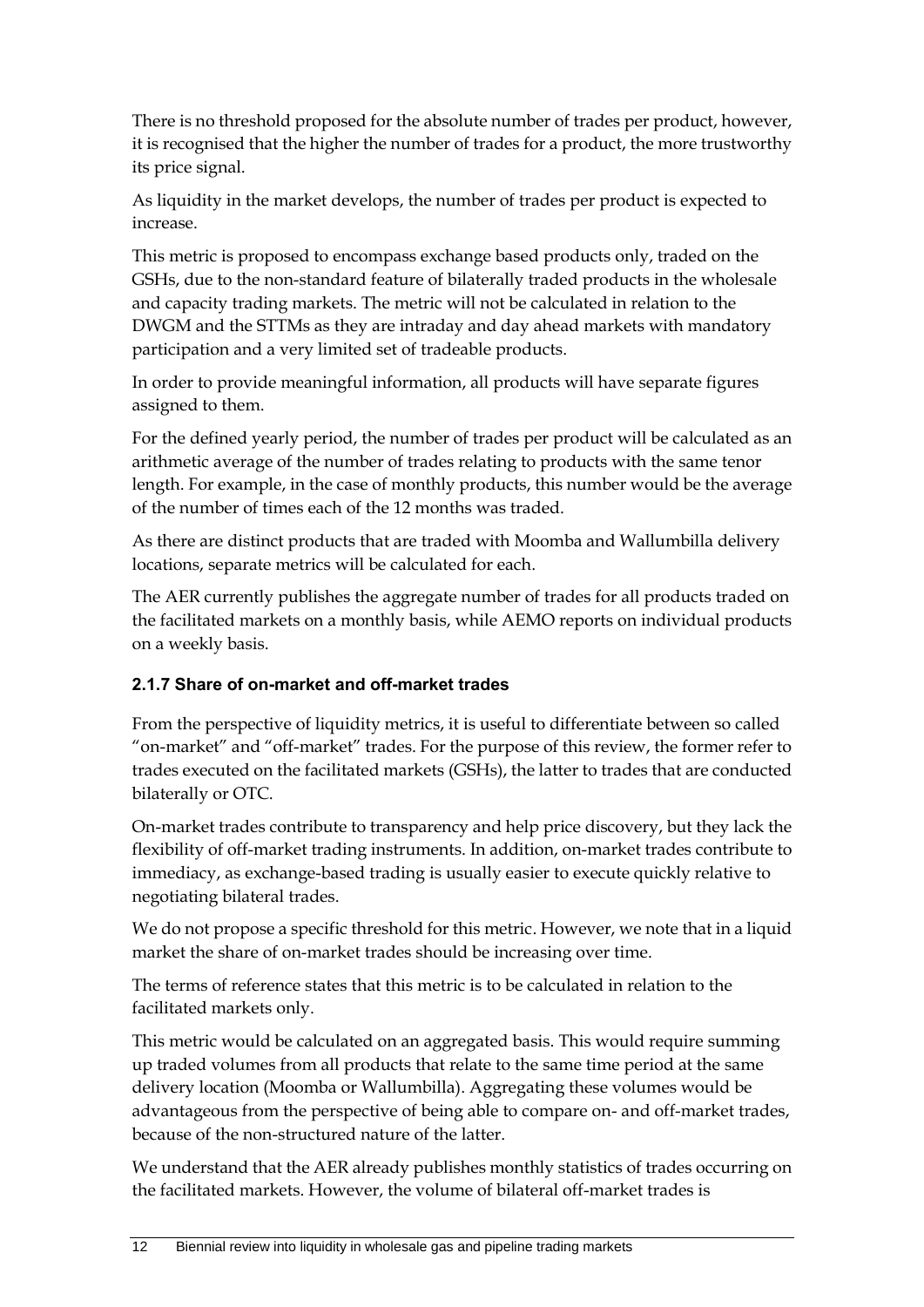confidential and may only be discovered by voluntary surveys or occasional inquiries conducted by the Australian Competition and Consumer Commission (ACCC).17

### **2.1.8 Range of products traded**

In addition to monitoring the number of transactions per product it is necessary to examine the range of products available for trade in the gas markets. A liquid market is one in which participants are able to find a suitable product to satisfy all of their needs and this means that a variety of products should be available. The larger the range of products available, the greater the choice for market participants and the wider the market breadth that can be observed in the market.

When examining the range of products available on the traded markets, all categories of products should be included; this means that the analysis should include bilateral and exchange trading. This information is usually not considered to be commercial sensitive information and should be available for bilateral trades.

As liquidity grows in the market it is expected that the range of products available will expand. However, it is not expected that the market for products will grow in a uniform fashion; some products may take longer to come to market and, even in mature markets, liquidity for products far along the traded curve (i.e. further out into the future) may be quite low.

No specific threshold value for the range of products is proposed, however, the range is expected to increase over time.

In terms of exchange based trading, the range of tradeable products currently stretches three months into the future.<sup>18</sup> The tenors of bilaterally traded products on all relevant markets may be discovered via voluntary surveys.

A separate metric is proposed to be calculated for bilateral and exchange based products.

### <span id="page-14-0"></span>**2.2 Qualitative metrics**

<u>.</u>

Not all aspects of liquidity are easily measurable. The use of qualitative information to supplement the quantitative indicators provides a complete view of market liquidity. Survey-based information allows for valuable information on the non-quantifiable aspects of the development of liquidity to be incorporated into the analysis. These qualitative metrics may capture all four characteristics of liquidity and therefore provide a wider view that supports the less flexible quantitative ones discussed in section 2.1.

<sup>17</sup> Information requested from market participants on off-market trades via voluntary surveys may not be provided or may not be provided in full, while ACCC inquiries that can access such information are not conducted on a regular basis. Therefore, the extent to which these reported volumes represent the total volume of bilateral contracts may vary over time.

<sup>18</sup> The tenor and other technical specifications of products tradeable on the GSHs is set out in AEMO's GSH Trading Timetable document: https://www.aemo.com.au/-/media/Files/Gas/Gas\_Supply\_Hubs/Market\_Operations/2016/G SH-Trading-Timetable.pdf